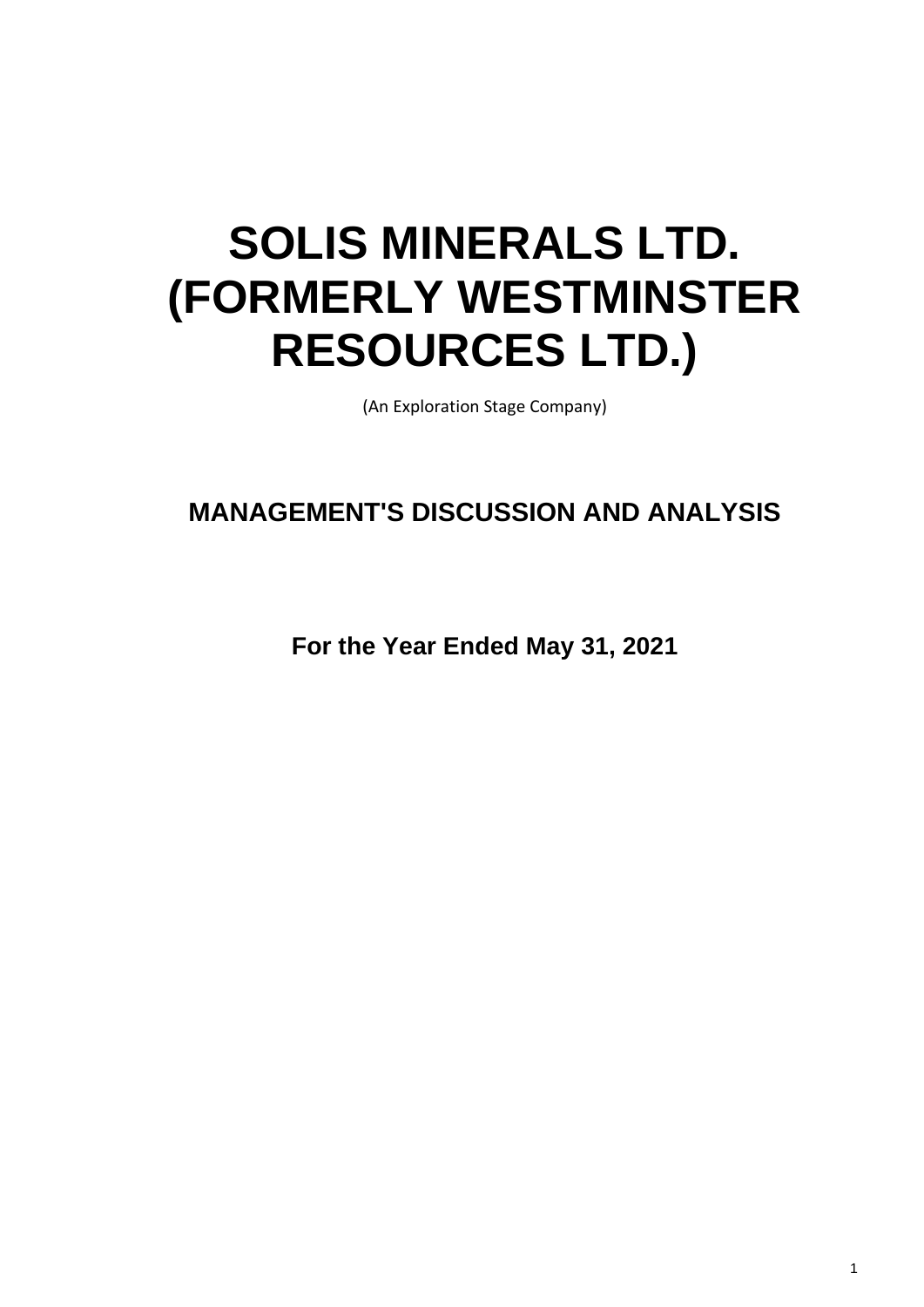## **SOLIS MINERALS LTD. (formerly WESTMINSTER**

**RESOURCES LTD.)** *(An Exploration Stage Company)*

**Management's Discussion and Analysis**

For the year ended May 31, 2021 (Expressed in Canadian Dollars)

#### **CAUTIONARY STATEMENT REGARDING FORWARD-LOOKING INFORMATION**

Certain information contained or incorporated by reference in this MD&A, including any information as to our future financial or operating performance, constitutes "forward-looking statements". All statements, other than statements of historical fact, are forward-looking statements. The words "believe", "expect", "anticipate", "contemplate", "target", "plan", "intends", "continue", "budget", "estimate", "may", "will", "schedule" and similar expressions identify forward-looking statements. Forward-looking statements are necessarily based upon a number of estimates and assumptions that, while considered reasonable by us, are inherently subject to significant business, economic and competitive uncertainties and contingencies. Known and unknown factors could cause actual results to differ materially from those projected in the forward-looking statements. Such factors include, but are not limited to: fluctuations in the currency markets; fluctuations in the spot and forward price of gold or other commodities; changes in national and local government legislation, taxation, controls, regulations and political or economic developments in Canada and in other countries; business opportunities that may be presented to, or pursued by, us; operating or technical difficulties in connection with mining or development activities; employee relations; litigation; the speculative nature of exploration and development, including the risks of obtaining necessary licenses and permits; and contests over title to properties, particularly title to undeveloped properties. In addition, there are risks and hazards associated with the business of exploration, development and mining, including environmental hazards, industrial accidents, unusual or unexpected formations, pressures, cave-ins, flooding and the risk of inadequate insurance, or inability to obtain insurance, to cover these risks. Many of these uncertainties and contingencies can affect our actual results and could cause actual results to differ materially from those expressed or implied in any forward-looking statements made by, or on behalf of, us. Readers are cautioned that forward-looking statements are not guarantees of future performance. All of the forward-looking statements made in this MD&A are qualified by these cautionary statements.

We disclaim any intention or obligation to update or revise any forward-looking statements whether as a result of new information, future events or otherwise, except to the extent required by applicable laws.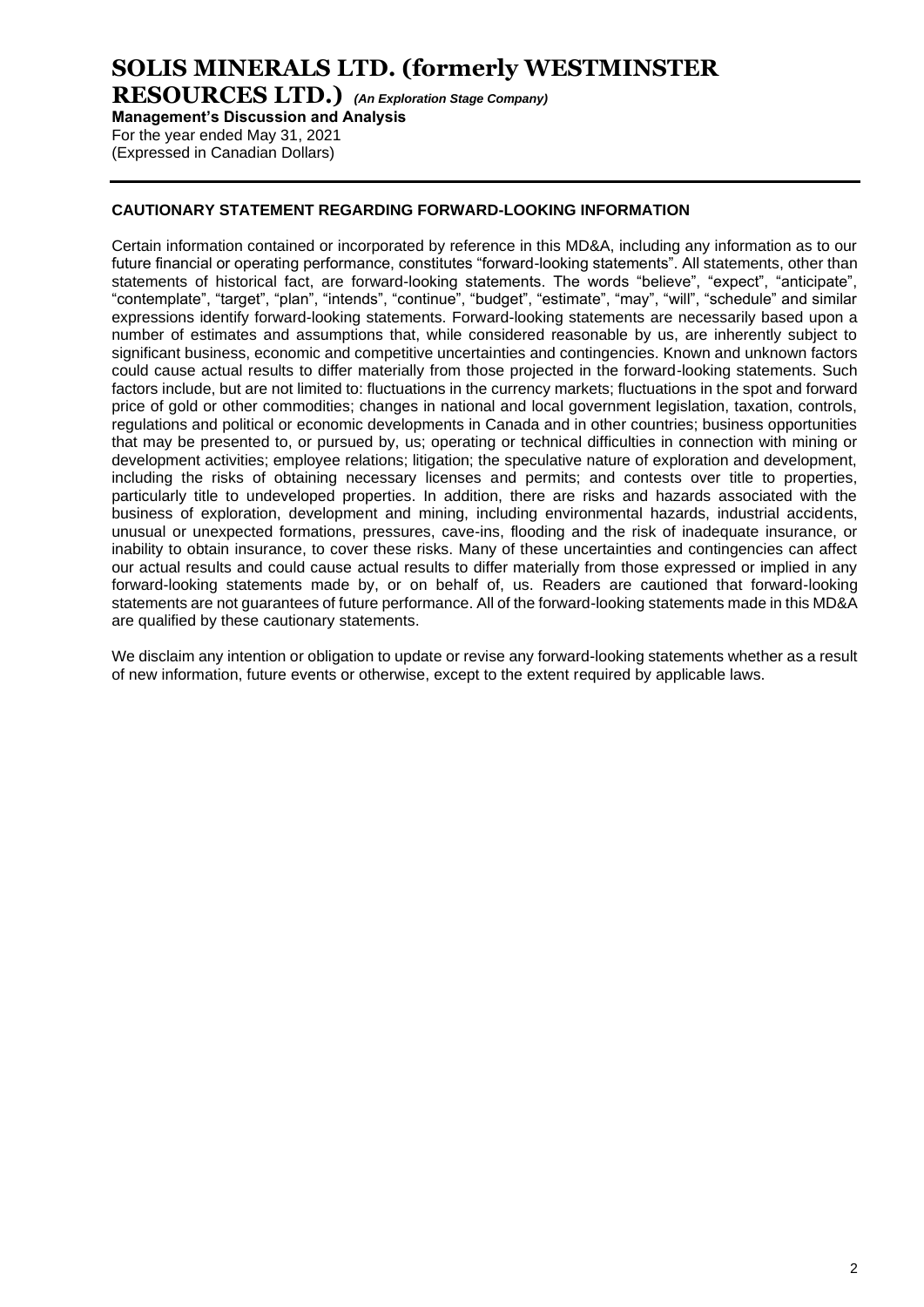**RESOURCES LTD.)** *(An Exploration Stage Company)* **Management's Discussion and Analysis**

For the year ended May 31, 2021 (Expressed in Canadian Dollars)

### **1.1 Date**

The following management's discussion and analysis ("MD&A"), which is dated September 22, 2021 provides a review of the activities, results of operations and financial condition of Solis Minerals Ltd. (formerly Westminster Resources Ltd.) ("the Company" or "Solis"), as at May 31, 2021 as well as future prospects of the Company. This MD&A should be read in conjunction with the audited consolidated financial statements of the Company as at and for the years ended May 31, 2021 and 2020. All dollar amounts in this MD&A are expressed in Canadian dollars unless otherwise specified (the Company's financial statements are prepared in Canadian dollars). Additional information relating to the Company is available on SEDAR at [www.sedar.com.](http://www.sedar.com/)

Effective August 29, 2019, the Company consolidated its common shares on a 5:1 basis. This MD&A retroactively reflect the share consolidation.

Effective July 21, 2021, the Company began trading under the name Solis Minerals Ltd. under the symbol SLMN.

#### **1.2 Overall Performance**

#### *1.2.1 Introduction*

Solis is a TSX Venture Exchange listed company (symbol – SLMN). Solis is a resource company that is conducting exploration in southern Peru, through its wholly-owned subsidiary, Westminster Peru S.A.C and in the Mostazal, Chile. The mineral concessions, which have been acquired by staking, option agreements and through outright purchases, are prospective for mostly copper and gold in Southern Peru.

In Peru, Solis is focused on the Ilo Norte and Ilo Este copper/gold projects in the highly-prospective coastal IOCG/Porphyry Copper belt of southern Peru, mostly in the districts of Moquegua and Tacna. Within 100 km of the Projects, the region is the source of around half of Peru's copper production (the world's third largest copper producing nation). Ilo Norte is an IOCG system, with a subsidiary high-grade copper-skarn target, while Ilo Este is a copper-gold-molybdenum porphyry system. Two less-advanced projects cover geophysical targets in the same area.

The Mostazal project hosts an undrilled classic copper porphyry target along with significant high-grade copper-silver mineralization at surface. The Company plans to prioritise the porphyry target but will also advance the identified stratabound mantos-style mineralization, which is reported as a historical drillindicated resource. Recent pilot production of 120,000 tons grading 1.8% Cu was reported by a prior operator.

The Company also continues to review and investigate other projects which may fit the Company's overall capabilities and goals.

#### *1.2.2 Financial condition*

At May 31, 2021, the Company had no long-term debt and its credit and interest rate risks are limited to interest bearing assets of cash. At May 31, 2021, the Company had \$2,548,807 in cash (2020 – \$10,047) and working capital of \$2,106,867 (2020 – negative working capital of \$1,537,020).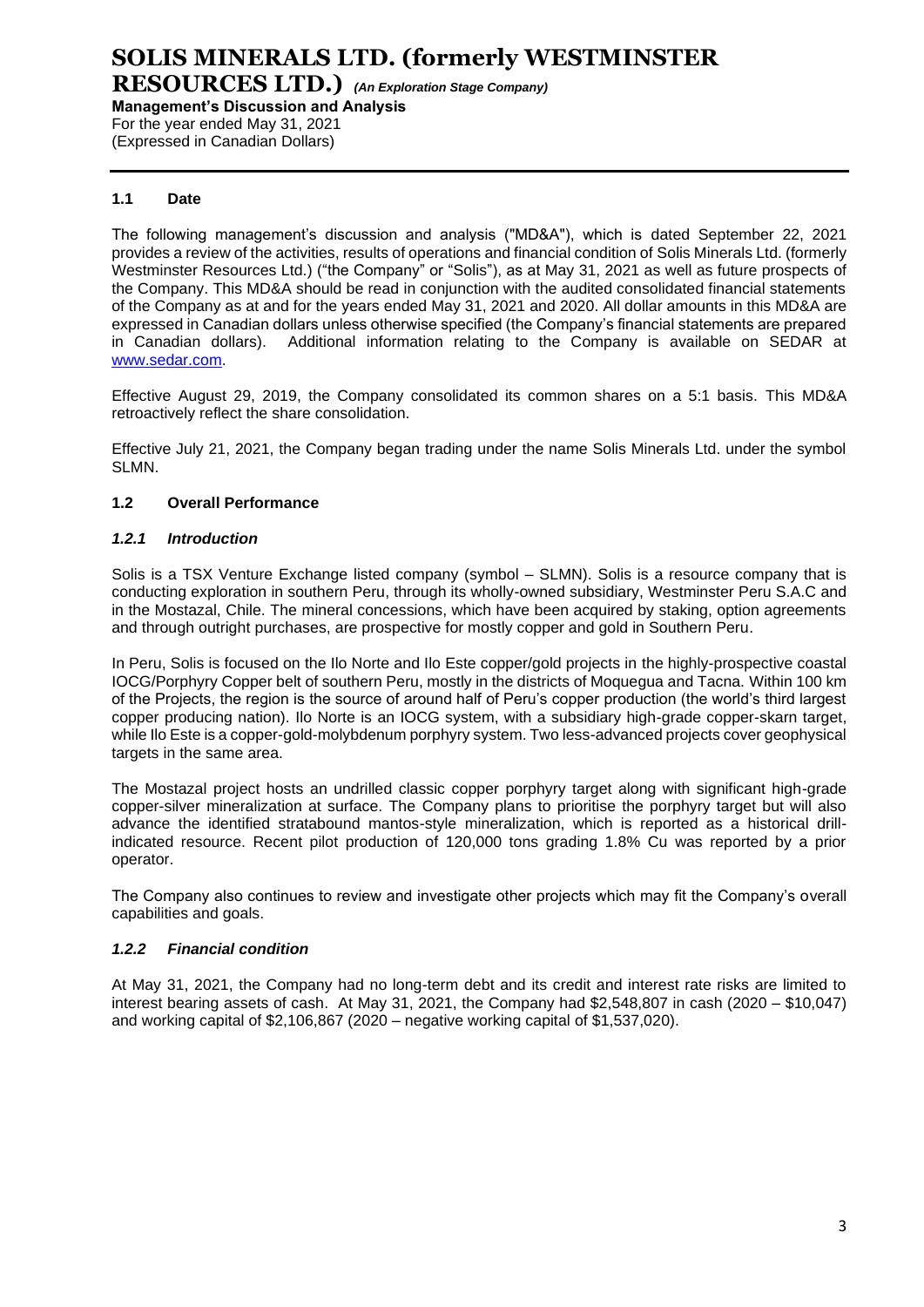**RESOURCES LTD.)** *(An Exploration Stage Company)*

**Management's Discussion and Analysis** For the year ended May 31, 2021 (Expressed in Canadian Dollars)

### *1.2.3 Outlook and Recent Exploration Activity*

For the year ended May 31, 2021, the Company's focus has been completing the Peru and Mostrazel acquisitions and the continuing review of other mineral projects that may fit within the Company's portfolio, and the potential sourcing of other additional funding and/or pursuing industry partnerships. The following information presents details on the Company's properties and recent exploration and evaluation activities in Peru and Chile.

#### **Exploration Highlights**

#### *Ilo Norte (Peru)*

The Ilo Norte Project in southern Peru is an Iron Oxide Copper Gold (IOCG) exploration target with significant potential. The work to date has concentrated on a relatively small portion of the prospective part of the lease holding. Remote sensing and in-field mapping has demonstrated that the silica and potassic alteration halo that exists at the known mineralisation extends across the entire property. The initial recommendation is to complete a 3D induced polarisation survey, once all the data is properly centralised and complied.

#### *Ilo Este (Peru)*

Ilo Este, also in southern Peru, is a copper-gold porphyry deposit that has been eroded down to the midlevel of the system. There remains the potential to discover an ore body within the remnants of the porphyry that has been the focus of the majority of work thus far, and for other centres to be discovered within the lease holding to the north across the river and on the southern side of the Chololo fault. The initial recommendation, after data centralisation and compilation, is for alteration logging of core and rock chips, along with an extension of the magnetic survey, geological mapping and geochemical survey to the north side of the river.

#### *Mostazal (Chile)*

The Mostazal project in Atacama region of Chile, 80 kilometres northeast of Copiapo. The Atacama Desert is among the richest copper regions on earth, hosting some of the world's most significant porphyry copper deposits. The property is situated within the 500-kilometre long, north-south trending Domeyko Fault System, the major structural control for the majority of Chile's largest copper mines including Escondida (BHP, Rio Tinto), Chuquicamata and the El Salvador mine (Codelco). The El Salvador porphyry deposit is 40-kilometres north of Mostazal, at a similar elevation and longitude.

#### **Qualified Person**

Technical information in this MD&A has been reviewed and approved by Derrick Strickland, P. Geo, a qualified person as defined in National Instrument 43-101.

#### **1.3 Selected Annual Financial Information**

The following table presents selected financial information for the last three fiscal years ended May 31, 2021, 2020 and 2019.

|                                                                | 2021<br>2020        |  | 2019                 |      |                       |
|----------------------------------------------------------------|---------------------|--|----------------------|------|-----------------------|
| Net and comprehensive loss<br>Basic and diluted loss per share | (184.973)<br>(0.01) |  | (491, 615)<br>(0.05) | - \$ | (2,739,641)<br>(0.31) |
| Total assets                                                   | 6.160.188           |  | 3.507.616            |      | 3,369,718             |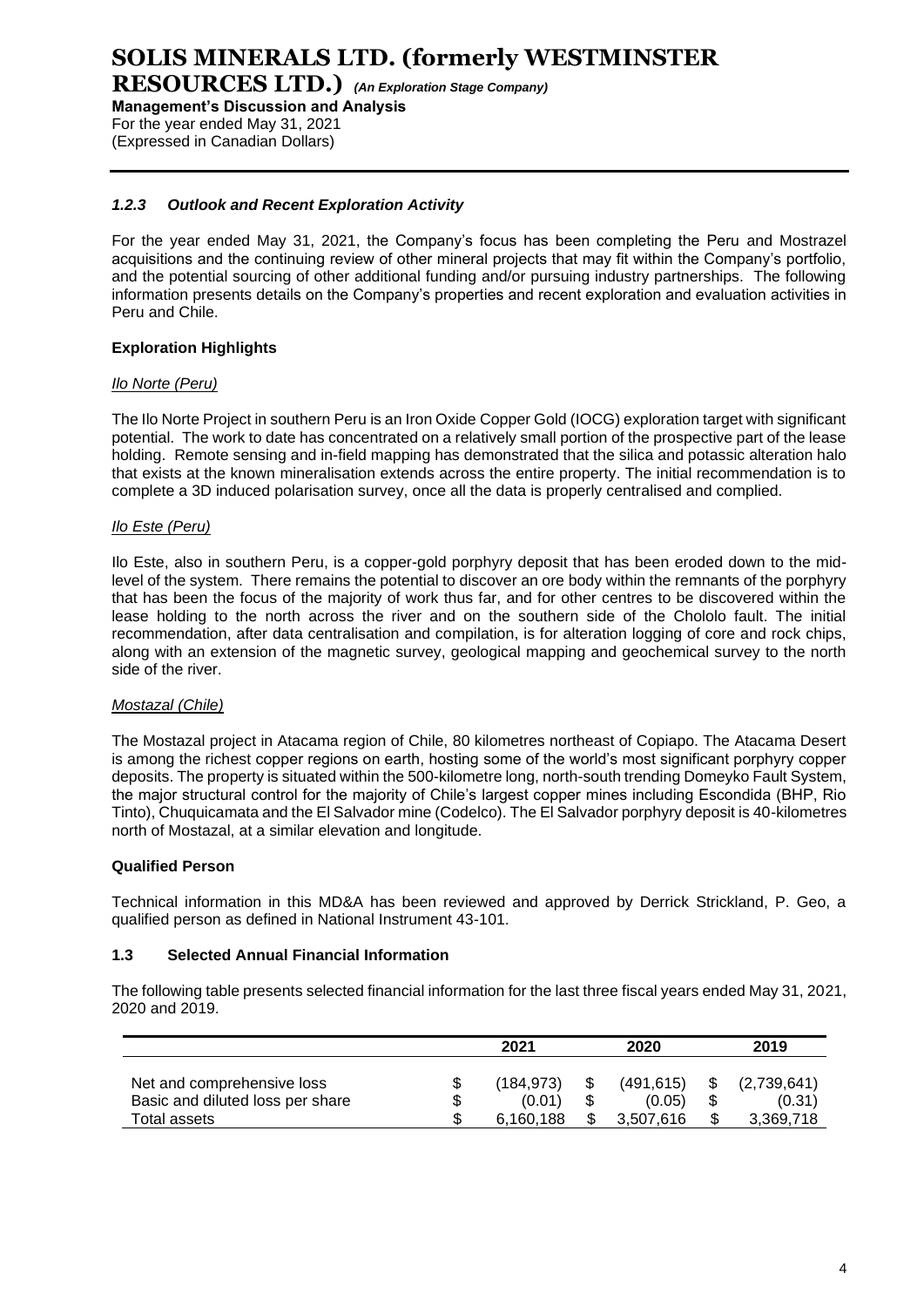**Management's Discussion and Analysis** For the year ended May 31, 2021

(Expressed in Canadian Dollars)

#### **1.4 Summary of Quarterly Results**

The following table sets out certain unaudited financial information of the Company for each of the last eight quarters, beginning with the first quarter of fiscal 2020. This financial information has been prepared in accordance International Accounting Standard ("IAS") 34 Interim Financial Reporting using accounting policies consistent with IFRS issued by the International Accounting Standards Board ("IASB").

Quarterly results are highly variable for exploration companies depending on whether the Company has any property write-downs, share-based payments expenses and gain or losses resulting from foreign exchange.

|                               | Income (loss)<br>per quarter | <b>Fully</b><br>diluted<br>income<br>(loss) per<br>share |
|-------------------------------|------------------------------|----------------------------------------------------------|
| Jun. 1, 2019 - Aug. 31, 2019  | \$<br>(164, 013)             | \$<br>(0.02)                                             |
| Sept. 1, 2019 - Nov. 30, 2019 | \$<br>(71, 370)              | \$<br>(0.01)                                             |
| Dec. 1, 2019 - Feb. 29, 2020  | \$<br>(108, 422)             | \$<br>(0.01)                                             |
| Mar. 1, 2020 - May. 31, 2020  | \$<br>(147, 810)             | \$<br>(0.02)                                             |
| Jun. 1, 2020 – Aug. 31, 2020  | \$<br>(99,010)               | \$<br>(0.01)                                             |
| Sept. 1, 2020 - Nov. 30, 2020 | \$<br>491,480                | \$<br>0.04                                               |
| Dec. 1, 2020 - Feb. 28, 2021  | \$<br>(327, 690)             | \$<br>(0.01)                                             |
| Mar. 1, 2021 - May 31, 2021   | \$<br>(249,753)              | \$<br>(0.01)                                             |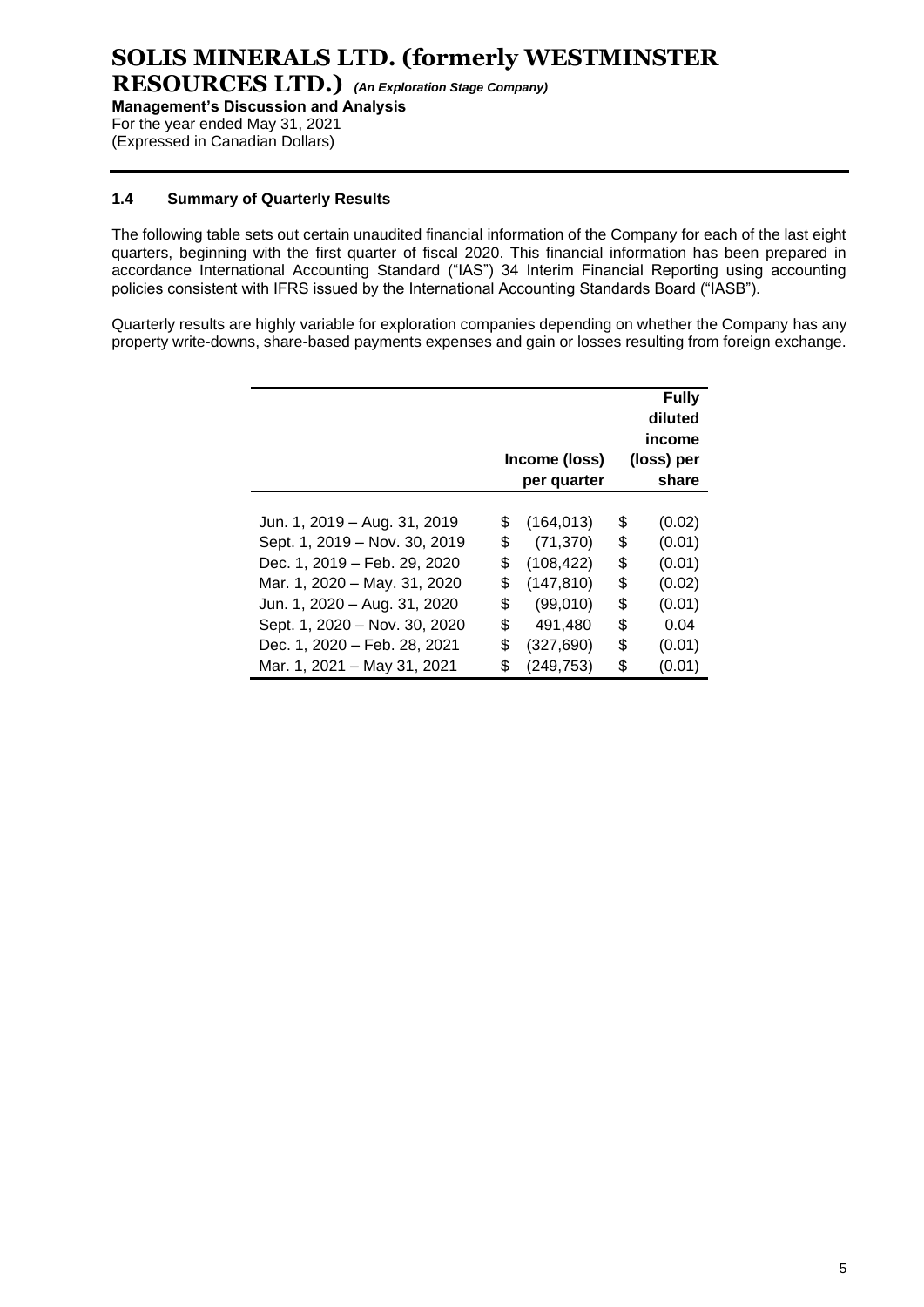**RESOURCES LTD.)** *(An Exploration Stage Company)* **Management's Discussion and Analysis**

For the year ended May 31, 2021

(Expressed in Canadian Dollars)

#### **1.5 Results of Operations**

During the year ended May 31, 2021 and 2020, exploration expenditures were as follows:

|                                      | Balance as  |              | Balance as      |               | Balance as  |
|--------------------------------------|-------------|--------------|-----------------|---------------|-------------|
|                                      | at May 31,  |              | at May 31,      |               | at May 31,  |
|                                      | 2019        | Additions    | 2020            | Additions     | 2021        |
| Norte/IIo<br>Project,<br>Este<br>llo |             |              |                 |               |             |
| Peru:                                |             |              |                 |               |             |
| Acquisition costs                    | \$3,092,304 | \$<br>26,506 | $$3,118,810$ \$ | 87,301        | \$3,206,111 |
| <b>Exploration expenditures</b>      |             |              |                 |               |             |
| Consulting and engineering           | 81,630      |              | 81,63           |               | 81,630      |
| Write-down                           | (84, 101)   |              | (84, 101)       |               | (84, 101)   |
|                                      | 3,089,833   | 26,506       | 3,116,339       | 87,301        | 3,203,640   |
| La Ronge, Saskatchewan:              |             |              |                 |               |             |
| Acquisition costs                    | 70,000      |              | 70,000          |               | 70,000      |
| <b>Exploration expenditures</b>      |             |              |                 |               |             |
| Consulting and engineering           |             |              |                 | 1,575         | 1,575       |
| Write-down                           |             |              |                 | (71, 575)     | (71, 575)   |
|                                      | 70,000      |              | 70,000          | (70,000)      |             |
| <b>Mostazal, Chile:</b>              |             |              |                 |               |             |
| Acquisition costs                    |             |              |                 | 43,433        | 43,433      |
| <b>Exploration expenditures</b>      |             |              |                 |               |             |
| Consulting and engineering           |             |              |                 | 112,930       | 112,930     |
|                                      |             |              | ٠               | 156,363       | 156,363     |
|                                      | \$3,159,833 | \$<br>26,506 | \$3,186,339     | \$<br>173,664 | \$3,360,003 |

#### **Ilo Norte and Ilo Este, Peru**

On February 6, 2018, the Company signed an agreement, subsequently amended, to acquire a 100% interest in a portfolio of concessions in southern Peru. This transaction closed in July 2018.

As consideration, the Company:

- i) paid \$189,525 (US\$150,000) on signing of the agreement;
- ii) issued 3,800,000 common shares with a fair value of \$2,470,000 during the year ended May 31, 2019;
- iii) issued 190,000 finder fee shares with a fair value of \$123,500 during the year ended May 31, 2019; and
- iv) settled US\$100,000 (\$135,263) as a final payment by issuing shares resulting in a gain of \$81,158 on the settlement of debt during the year ended May 31, 2021.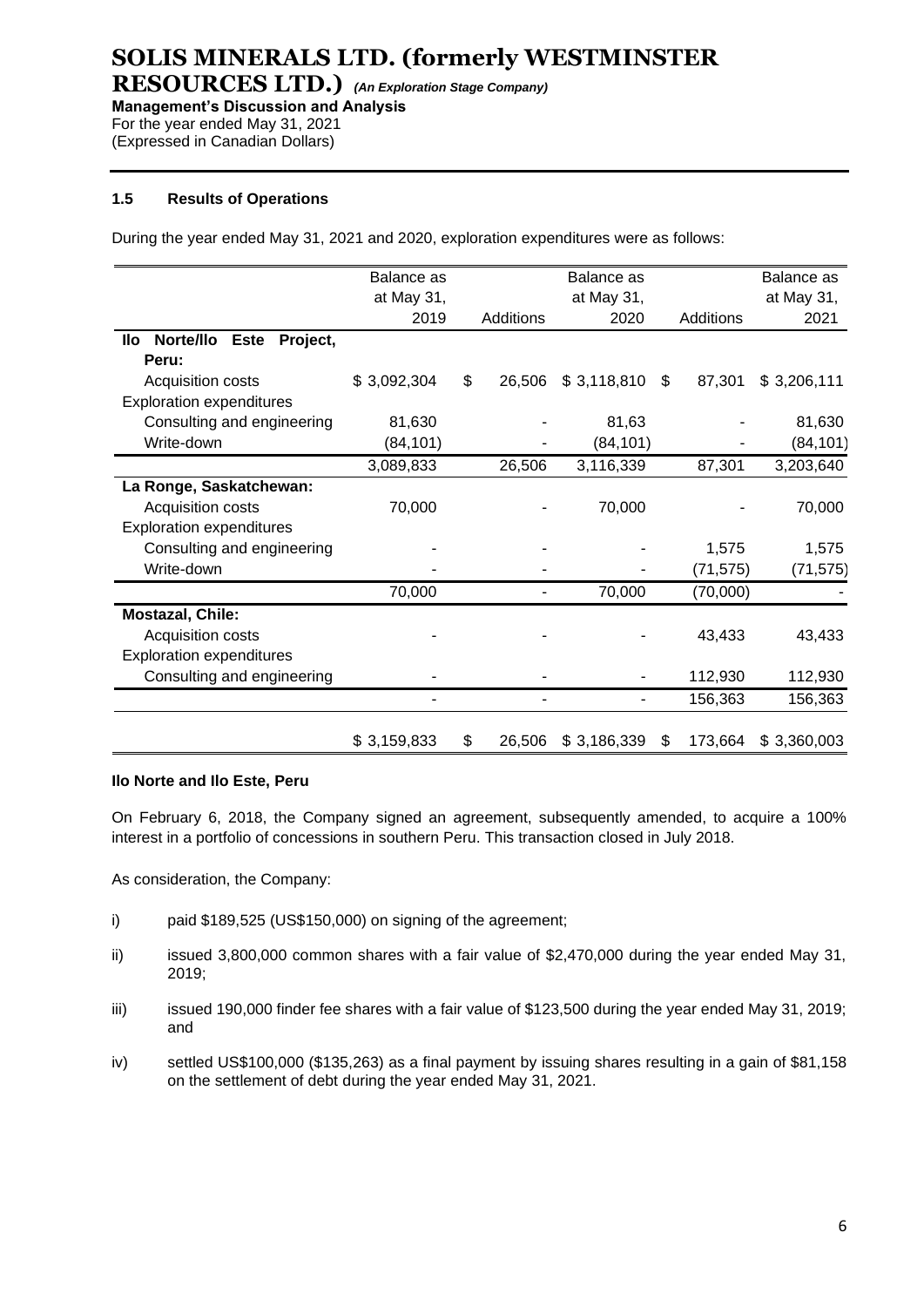During the year ended May 31, 2019, the Company did not renew certain claims and recorded a write down of \$84,801.

#### **La Ronge, Saskatchewan**

During the year ended May 31, 2019, the Company earned a 50% interest in two mineral claims located in the La Ronge district of Saskatchewan by issuing 400,000 common shares with a fair value of \$70,000. The Company has the option to earn an additional 30% in the property by making the following payments:

|                                | Number of<br><b>Common Shares</b> | <b>Exploration</b><br><b>Expenditures</b> |         | Ownership<br><b>Interest</b> |
|--------------------------------|-----------------------------------|-------------------------------------------|---------|------------------------------|
| On or before December 11, 2020 | 400.000                           |                                           | 100.000 | 10%                          |
| On or before December 11, 2021 | ۰                                 |                                           | 100.000 | 10%                          |
| On or before December 11, 2022 | -                                 |                                           | 200,000 | 10%                          |

During the year ended May 31, 2021, the Company wrote-off \$71,575 of exploration and evaluation assets to reduce the carrying value to \$Nil as the option agreement was terminated subsequent to May 31, 2021.

#### **Mostazal, Chile**

During the year ended May 31, 2021, the Company entered into an option agreement to earn up to 100% interest in two stages in Mostazal Copper property in Chile via shares in several Chilean entities.

The acquisition terms to acquire the 100% interest are cumulative cash payments of US\$5,000,000 and exploration expenditures of US\$5,000,000 as follows:

|        | <b>Payment</b><br>[USD] | <b>Exploration</b><br><b>Expenditures</b><br>[USD] | Ownership<br><b>Interest</b><br>(cumulative) |
|--------|-------------------------|----------------------------------------------------|----------------------------------------------|
|        | 200,000 (paid           | \$                                                 |                                              |
| Year 0 | subsequently)           |                                                    |                                              |
| Year 1 | 300,000                 | 450,000                                            | -                                            |
| Year 2 | 800,000                 | 750,000                                            | ۰                                            |
| Year 3 | 1,600,000               | 1,400,000                                          | 49%                                          |
| Year 4 | 2,100,000               | 2,400,000                                          | 100%                                         |

During the year ended May 31, 2021, the Company paid an exclusivity fee of US\$40,000 (\$43,433).

The optionors will retain a 2% Net Smelter Returns ("NSR") royalty on the property. The Company has the right to buyback 1% of the royalty for US\$1,500,000 or 0.5% of the royalty for US\$750,000.

The Company may accelerate the acquisition of the property through a payment of US\$5,000,000 in cash, any time before the end of the option earn-in.

#### **Year Ended May 31, 2021**

Total loss and comprehensive loss for the year ended May 31, 2021 was \$184,973 compared to total loss and comprehensive loss of \$491,615 for the year ended May 31, 2020. During the year ended May 31, 2021:

- i) Accounting, audit and legal increased to \$95,838 (2020 \$77,535) due to the timing of audit fees accrued in the current year.
- ii) Accretion of office lease liability decreased to \$7,895 (2020 \$22,786) due the completion of the office lease in the current year.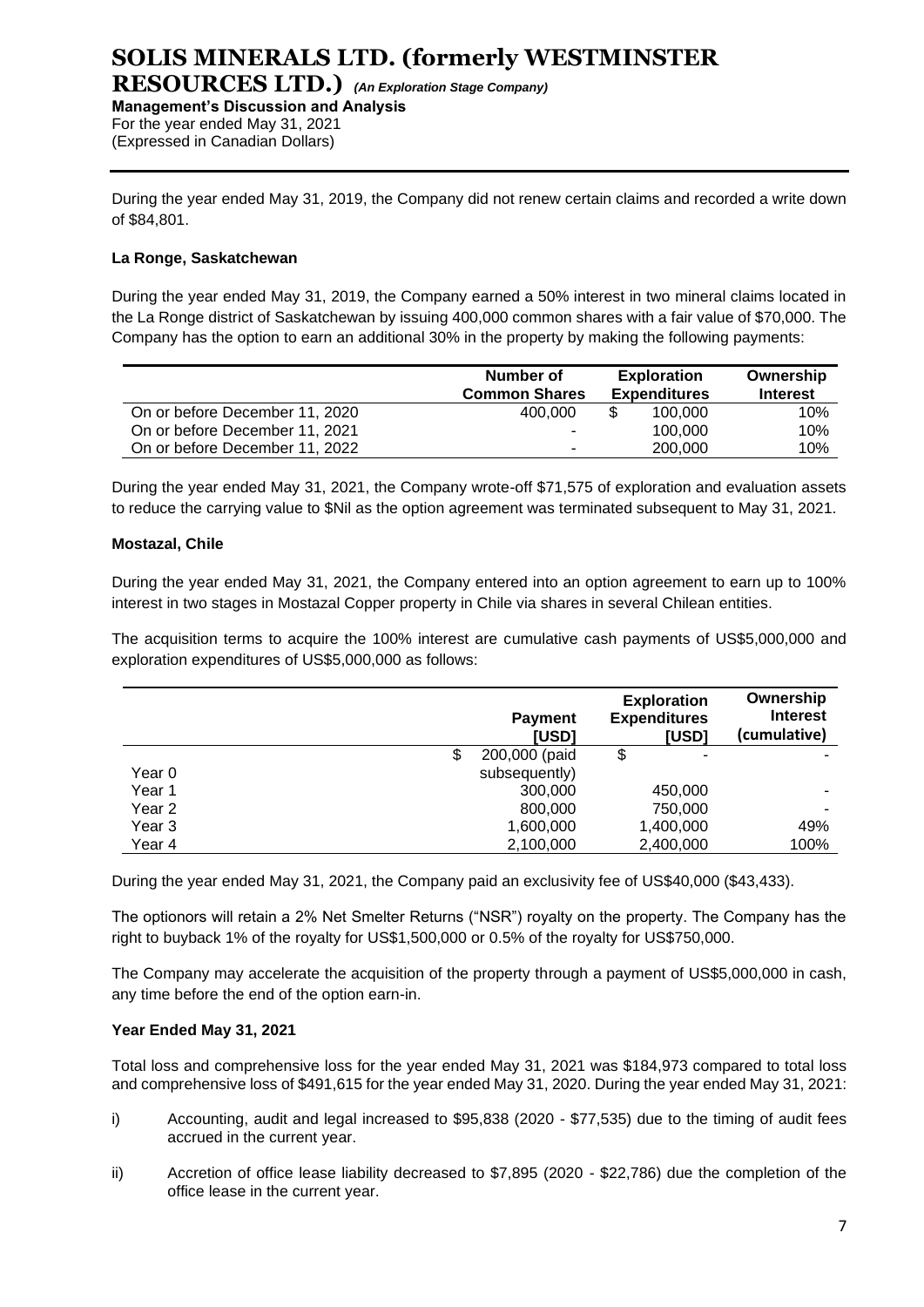**RESOURCES LTD.)** *(An Exploration Stage Company)* **Management's Discussion and Analysis**

For the year ended May 31, 2021 (Expressed in Canadian Dollars)

- iii) Amortization of right-of-use asset decreased to \$139,850 (2020 \$152,564) due to the adoption of IFRS 16 at the beginning of the fiscal year.
- iv) Bank charges and interest increased to \$8,723 (2020 \$4,302) due to interest accrued on shortterm borrowing in the current year.
- v) Consulting fees decreased to \$200,286 (2020 \$261,250) due to several consulting contracts ending in August 2019 which resulted in reduced consulting fees.
- vi) Foreign exchange gain increased to \$60,770 (2020 loss of \$12,002) due to fluctuations in the currency exchange in the current year.
- vii) Gain on settlement of accounts payable and accrued liabilities increased to \$610,896 (2020 \$Nil) due to settlement of debt in the current year.
- viii) Management fees increased to \$57,500 (2020 \$30,000) due to increased management fees in the current year.
- ix) Write-off of exploration and evaluation assets increased to \$71,575 (2020 \$Nil) due to write-off of La Ronge investment in Saskatchewan in the current year.
- x) Office increased to \$78,086 (2020 \$30,637) due to an increase in general activities in the current year.
- xi) Regulatory and filing fees increased to \$28,825 (2020 \$22,591) due to increased filings during the current year.
- xii) Share-based compensation increased to \$322,100 (2020 \$Nil) due to options granted during the current year.

#### **Three Months Ended May 31, 2021**

The total loss and comprehensive loss for the quarter ended May 31, 2021 was \$249,753 compared to \$147,810 for the quarter ended May 31, 2020. The increase in the loss year over years was primarily due to the write down of certain mineral properties as at the end of the 2019 fiscal year.

- i) Accounting, audit and legal decreased to \$39,239 (2020 \$47,156) due to the timing of audit fees accrued in the current period.
- ii) Amortization of right-of-use asset decreased to \$25,309 (2020 \$47,719) due to the adoption of IFRS 16 at the beginning of the fiscal period.
- iii) Bank charges and interest decreased to \$959 (2020 \$2,535) due to interest accrued on short-term borrowing in the comparative period.
- iv) Management fees increased to \$27,500 (2020 \$Nil) due to resignation of former CEO of the Company in comparative period.
- v) Write-off of exploration and evaluation assets \$71,575 (2020 \$Nil) due to write-off of La Ronge investment in Saskatchewan in the current period.
- vi) Office increased to \$40,536 (2020 \$3,710) due to increase in activities during the current period.
- vii) Regulatory and filing fees increased to \$6,441 (2020 \$1,026) due to increase in filings during the current period.
- viii) Share-based payments increased to \$51,000 (2020 \$Nil) due to options granted during the current period.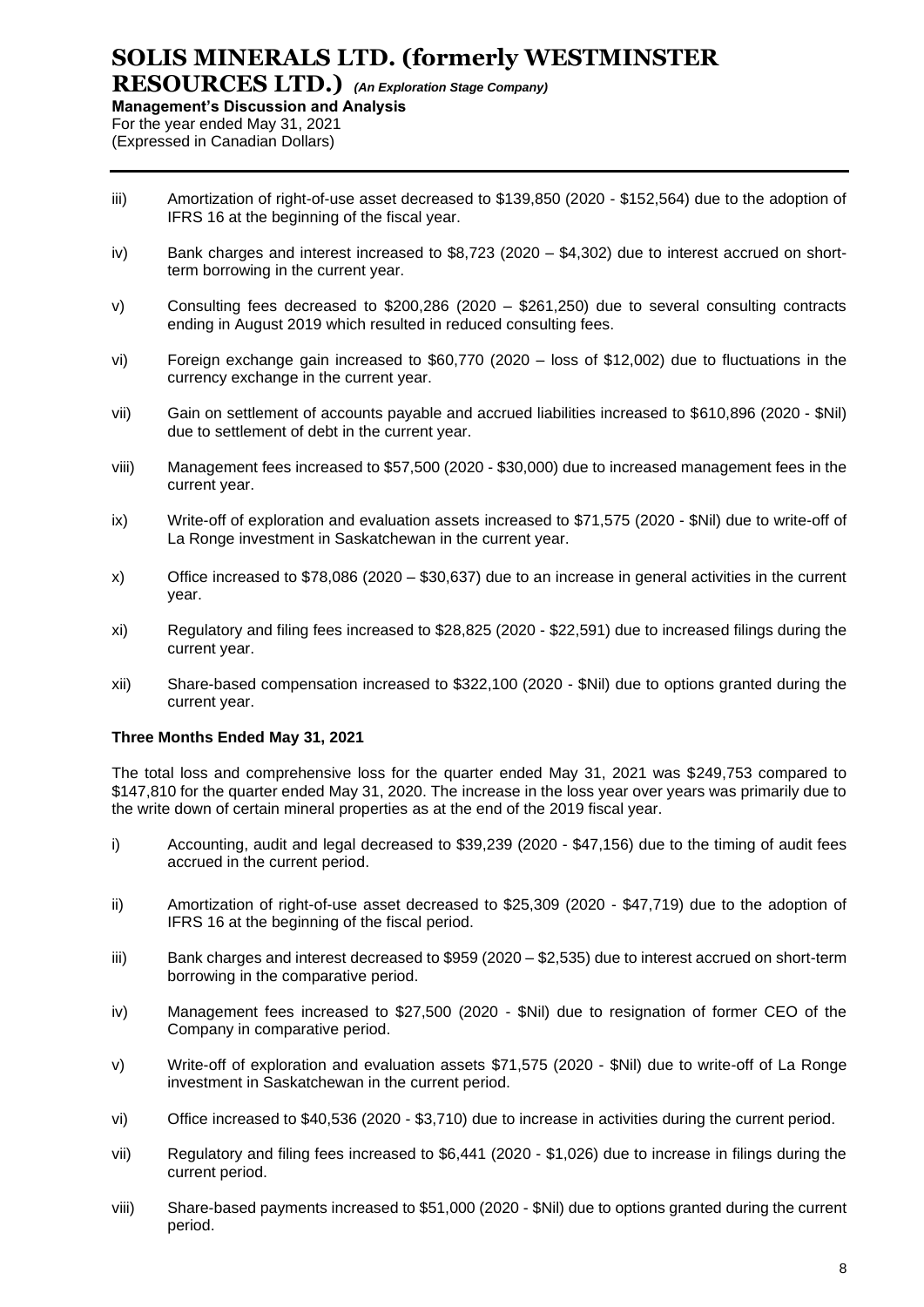ix) Accretion of office lease liability decreased to \$688 (2020 - \$12,842) due the completion of the office lease in the current period.

#### **1.6 Liquidity and Going Concern**

The recovery of the Company's investment in exploration and evaluation properties and the attainment of profitable operations are dependent upon the discovery and development of economic precious and base metal reserves and the ability to arrange sufficient financing to bring these reserves into production. The ultimate outcome of these matters cannot presently be determined.

As the Company is in the exploration stage, no mineral producing revenue has been generated to date. The ability of the Company to meet its obligations and continue the exploration and development of its mineral properties is dependent upon its ability to continue to raise adequate financing. Historically, operating capital and exploration requirements have been funded primarily from equity financing, joint ventures, disposition of mineral properties and investments. There can be no assurance that such financing will be available to the Company in the amount required at any time or for any period or, if available, that it can be obtained on terms satisfactory to the Company. Based on the amount of funding raised, the Company's exploration program may be tailored accordingly.

Other than those obligations disclosed in the notes to its audited annual consolidated financial statements and discussed in this MD&A, the Company has no other long-term debt, capital lease obligations, operating leases, or any other long-term obligations. The Company has no outstanding debt facility upon which to draw.

The Company's cash position as at May 31, 2021 was \$2,548,807 (2020 – \$10,047) and had working capital of \$2,106,867 (2020 – negative working capital of \$1,537,020).

Historically, the Company's only source of funding has been the issuance of equity securities for cash. The Company has issued common share capital pursuant to private placement financings, and the exercise of warrants and options. The Company's access to exploration financing when the financing is not transaction specific is always uncertain. There can be no assurance of continued access to significant equity funding.

The Company's ability to raise additional funds may be impacted by future exploration results and changes in metal prices or market conditions.

In March 2020, there was a global pandemic outbreak of COVID-19. The actual and threatened spread of the virus globally has had a material adverse effect on the global economy and specifically, the regional economies in which the Company operates. The pandemic could result in delays in the course of business, including potential delays to its business plans and activities, and continue to have a negative impact on the stock market, including trading prices of the Company's shares and its ability to raise new capital. These material uncertainties may cast significant doubt upon the Company's ability to continue as a going concern and realize its assets and settle its liabilities and commitments in the normal course of business.

A detail of the Company's recently completed private placements are discussed in the section that follows.

#### **1.7 Capital Resources**

During the year ended May 31, 2021, the Company:

- i) closed a non-brokered private placement for 6,963,400 units at a price of \$0.10 per unit for gross proceeds of \$696,340. Each unit consists of one common share and one-half share purchase warrant entitling the holder to purchase one additional common share for a period of two years at a price of \$0.20 per share. The Company incurred \$27,160 in share issuance costs.
- ii) issued 2,545,404 common shares at a value of \$407,265 to third-party lenders and related parties to settle some of the indebtedness, accounts payable and accrued liabilities of the Company for an aggregate total of \$1,018,161 resulting in a gain of \$610,896 on the settlement of debt, recognized through the consolidated statement of loss and comprehensive loss.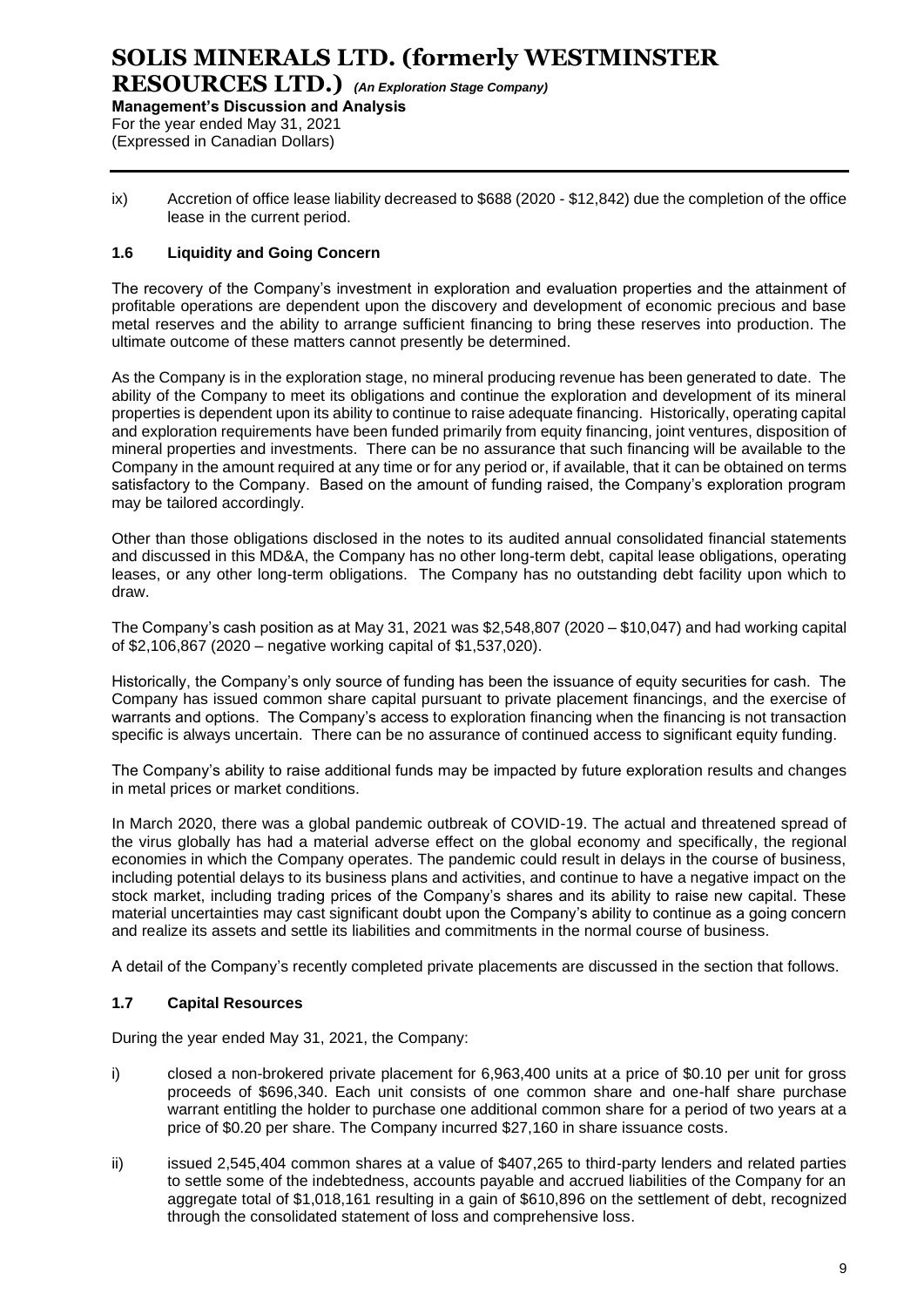- iii) closed a non-brokered private placement for 350,000 units at a price of \$0.20 per unit for gross proceeds of \$70,000. Each unit consists of one common share and one-half share purchase warrant entitling the holder to purchase one additional common share for a period of two years at a price of \$0.30 per share.
- iv) closed a non-brokered private placement for 13,428,751 units at a price of \$0.20 per unit for gross proceeds of \$2,685,750. Each unit consists of one common share and one-half share purchase warrant entitling the holder to purchase one additional common share for a period of two years at a price of \$0.30 per share. The Company incurred \$117,209 in share issuance costs.

The Company incurred other share issuance costs of \$59,469 in connection with the private placements.

No shares were issued during the year ended May 31, 2020.

#### **1.8 Off-Balance Sheet Arrangements**

The Company has no off-balance sheet arrangements.

#### **1.9 Transactions with Related Parties**

Key management personnel are persons responsible for planning, directing and controlling the activities of the entity, and include all directors and officers. Key management compensation during the year ended May 31, 2021 and 2020 were as follows:

|                          | Year ended   |   | Year ended   |
|--------------------------|--------------|---|--------------|
|                          | May 31, 2021 |   | May 31, 2020 |
| Short-term benefits      | 163.250      | J | 163,355      |
| Share-based compensation | 259.917      |   |              |
| Total                    | 423.167      |   | 163.355      |

Included in short term benefits are the following:

- (i) \$57,500 (2020 \$30,000) in management fees paid or accrued to a company controlled by Jason Cubitt, the Company's Chief Executive Officer.
- (ii) \$13,500 (2020 \$4,355) in consulting fees paid or accrued to Rachel Chae, the Company's Chief Financial Officer.
- (iii) \$Nil (2020 \$41,500) in consulting fees paid or accrued to a company controlled by Alain Voisin, the Company's former Chief Financial Officer.
- (iv) \$Nil (2020 \$Nil) in consulting fees recorded under E&E paid to Kerry Griffin, the former Vice President, Exploration.
- (v) \$60,000 (2020 \$60,000) in director fees accrued to Christopher Gale, a director of the Company.
- (vi) \$Nil (2020 \$30,000) in consulting fees paid or accrued to a company formerly controlled by Jason Cubitt, the Company's Chief Executive Officer.
- (vii) \$21,000 (2020 \$Nil) in consulting fees recorded under exploration and evaluation assets to Fred Tejada, a director of the Company.
- (viii) \$11,250 (2020 \$Nil) in consulting fees paid or accrued to a company controlled by Rodney Stevens, the Company's vice president.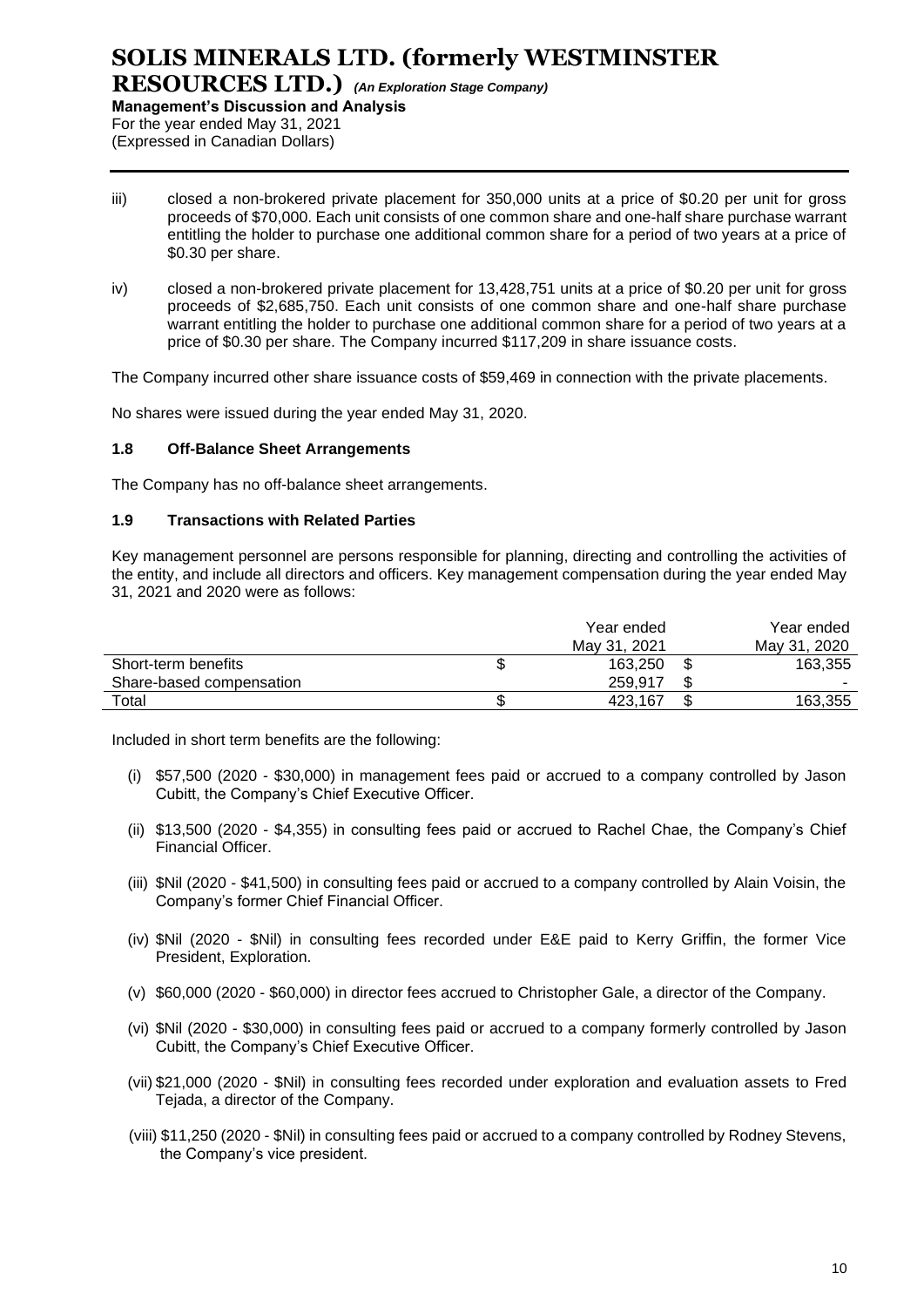# **SOLIS MINERALS LTD. (formerly WESTMINSTER**

**RESOURCES LTD.)** *(An Exploration Stage Company)* **Management's Discussion and Analysis** For the year ended May 31, 2021 (Expressed in Canadian Dollars)

Included in receivables is \$117,455 (2020 - \$117,455) receivable from Jaxon Mining Inc., a Company which formerly had a shared Chief Financial Officer and shared directors, for former shared office space and administrative expenses. During the year ended May 31, 2021, the Company received \$Nil (2020 - \$31,500) from Jaxon Mining Inc. for former shared office and administrative expenses. During the year ended May 31, 2021, the Company reclassified the receivable from current asset to non-current asset.

Included in accounts payable and accrued liabilities is \$79,285 (2020 - \$198,598) in key management compensation payable to directors, officers and a former officer.

Included in accounts payable and accrued liabilities is \$116,478 (2020 - \$314,606) due to Latin Resources Limited, a company with a common director.

The optionor of the La Ronge, Saskatchewan property is Ore Capital Partners Ltd., a company formerly controlled by Jason Cubitt, the Company's Chief Executive Officer.

During the year ended May 31, 2021, the Company issued 1,496,278 common shares to related parties to settle dent of \$598,511 which includes 338,158 common shares to settle the US\$100,000 option payment of Ilo Norte and Ilo Este properties which was included in accounts payable and accrued liabilities.

#### **1.10 Recent Accounting Pronouncements and new standards and interpretations**

Please refer to the consolidated financial statements for the year ended May 31, 2021 on [www.sedar.com.](http://www.sedar.com/)

#### **1.11 Financial Instruments and Other Instruments**

The Company classifies its financial instruments in the following categories: at fair value through profit and loss ("FVTPL"), at fair value through other comprehensive income (loss) ("FVTOCI") or at amortized cost. The Company determines the classification of financial assets at initial recognition. The classification of debt instruments is driven by the Company's business model for managing the financial assets and their contractual cash flow characteristics. Equity instruments that are held for trading are classified as FVTPL. For other equity instruments, on the day of acquisition the Company can make an irrevocable election (on an instrument-by-instrument basis) to designate them as at FVTOCI. Financial liabilities are measured at amortized cost, unless they are required to be measured at FVTPL (such as instruments held for trading or derivatives) or if the Company has opted to measure them at FVTPL.

The following table shows the classification under IFRS 9:

| Financial assets/liabilities             | New Classification IFRS 9 |
|------------------------------------------|---------------------------|
| Cash                                     | <b>FVTPL</b>              |
| Receivables                              | Amortized cost            |
| Accounts payable and accrued liabilities | Amortized cost            |
| Short-term borrowing                     | Amortized cost            |

The adoption of IFRS 9 resulted in no impact to the opening accumulated deficit nor to the opening balance of accumulated comprehensive income on June 1, 2018.

The Company's risk exposure and the impact on the Company's financial instruments are summarized below.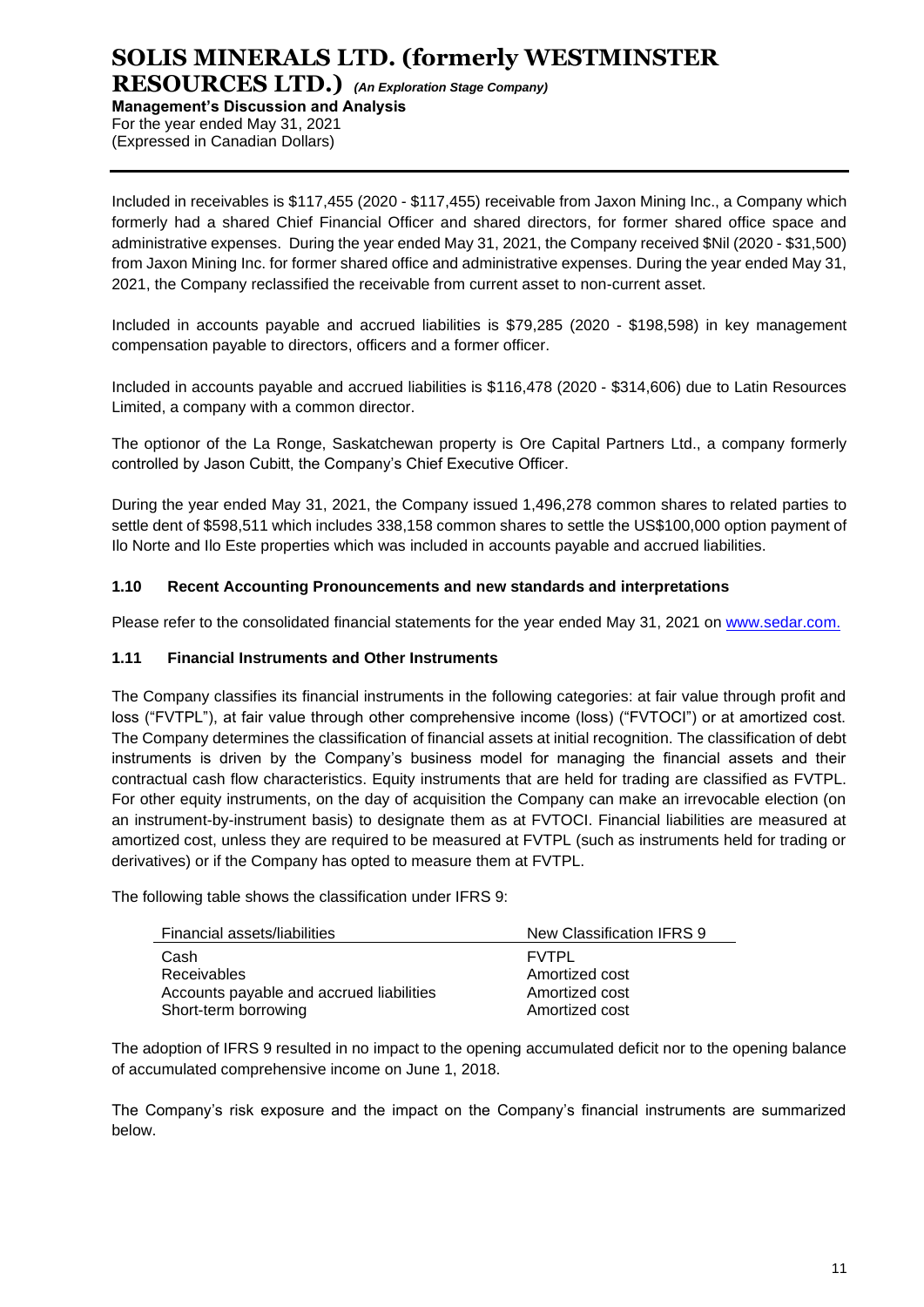#### a) Credit risk

Credit risk is the risk of loss associated with the counterparty's inability to fulfill its payment obligations. Financial instruments that potentially subject the Company to concentrations of credit risks consist principally of cash and receivables. To minimize the credit risk the Company places these instruments with a high quality financial institution. The Company's receivables consist of amounts due from a former related party. Some amounts are settled past normal trade terms and in cases where amounts become uncollectible the Company recognizes bas debt expense to write off the uncollectible amounts. At May 31, 2021, the Company had \$117,455 (2020 - \$117,455) in amounts due from a former related party greater than 90 days and during fiscal 2021 recognized bad debt expense of \$Nil.

#### b) Market Risk

Market risk is the risk that the fair value of, or future cash flows from, the Company's financial instruments will significantly fluctuate due to changes in market prices. The value of financial instruments can be affected by changes in interest rates, foreign currency rates and other price risk.

(i) Interest rate risk

The Company is exposed to interest rate risk on the variable rate of interest earned on bank deposits. The fair value interest rate risk on bank deposits is insignificant as the deposits are short‐term.

The Company has not entered into any derivative instruments to manage interest rate fluctuations.

(ii) Currency risk

The Company's expenses are denominated in Canadian dollars. The Company's corporate office is based in Canada and current exposure to exchange rate fluctuations is minimal.

The Company does not have any significant foreign currency denominated monetary liabilities.

The Company is exposed to currency risk to the extent that expenditures incurred by the Company are denominated in currencies other than the Canadian dollar (primarily Mexican pesos). The Company does not manage currency risk through hedging or other currency management tools.

May 31, 2021 US Dollars May 31, 2020 US Dollars May 31, 2021 Mexican Pesos May 31, 2020 Mexican Pesos Cash \$ 757 \$ 21 \$ - \$ -Accounts payable (94,647) (231,863) (511,559) (511,559) Net \$ (93,890) \$ (231,842) \$ (511,559) \$ (511,559)

The Company's net exposure to foreign currency risk is as follows:

#### (iii) Other price risk

Other price risk is the risk that the fair value or future cash flows of a financial instrument will fluctuate due to changes in market prices, other than those arising from interest rate risk or currency risk. The Company is not exposed to other price risk.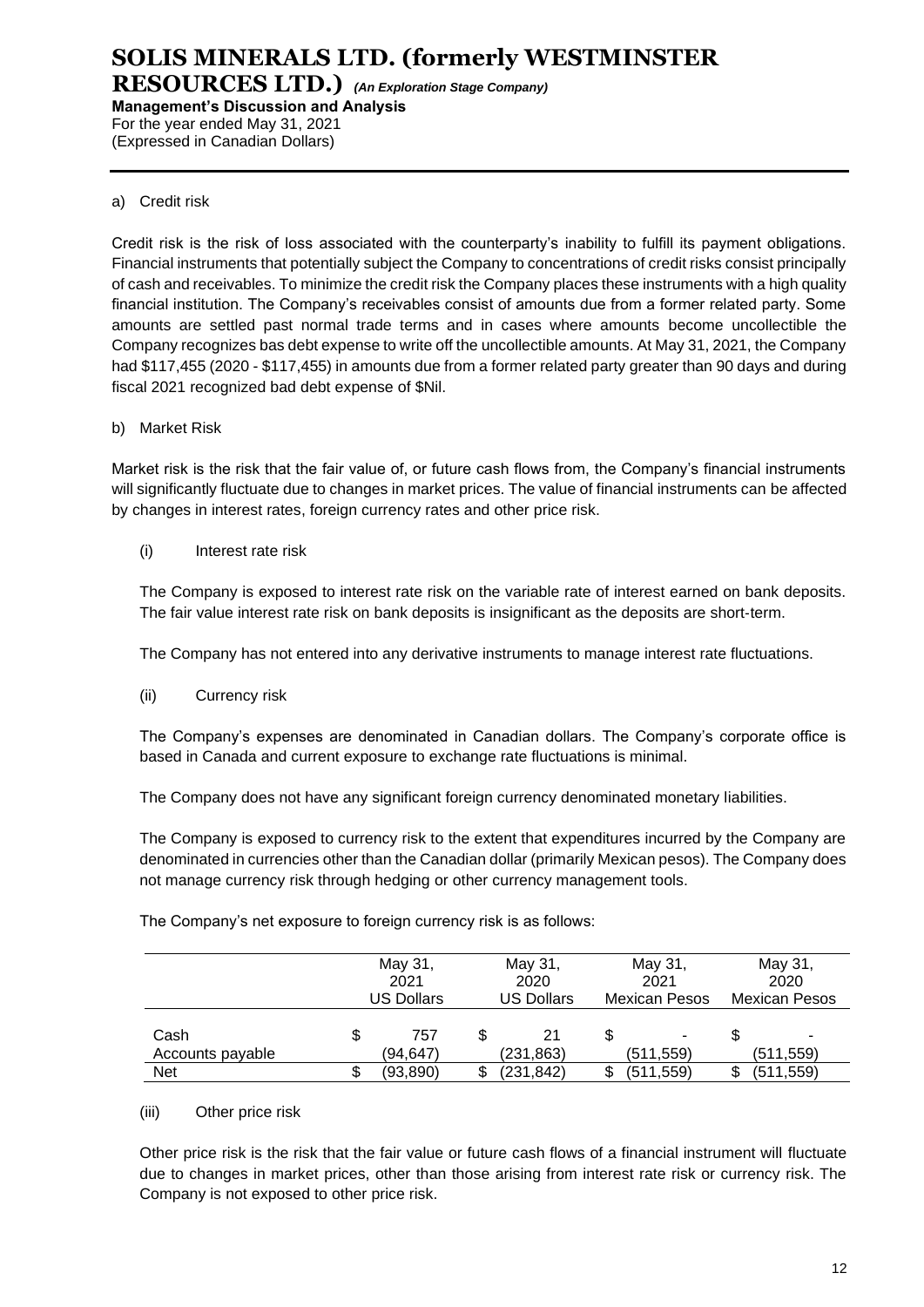#### c) Liquidity risk

Liquidity risk is the risk that the Company will not be able to meet its financial obligations as they fall due. The Company has a planning and budgeting process in place to help determine the funds required to support the Company's normal operating requirements on an ongoing basis. The Company ensures that there are sufficient funds to meet its short-term business requirements, taking into account its anticipated cash flows from operations and its holdings of cash.

The following is an analysis of the contractual maturities of the Company's non-derivative financial liabilities at May 31, 2021:

|                                                                      | Within<br>60 days            | <b>Between</b><br>$61-90$ days | More than<br>90 days |
|----------------------------------------------------------------------|------------------------------|--------------------------------|----------------------|
| Accounts payable<br><b>Accrued liability</b><br>Short-term borrowing | 380,190<br>104,986<br>51,016 | ۰                              | \$<br>-              |
|                                                                      | 536,152                      |                                |                      |

The following is an analysis of the contractual maturities of the Company's non-derivative financial liabilities at May 31, 2020:

|                                                               | Within<br>60 days                   | <b>Between</b><br>61-90 days |    | More than<br>90 days |
|---------------------------------------------------------------|-------------------------------------|------------------------------|----|----------------------|
| Accounts payable<br>Accrued liability<br>Short-term borrowing | \$<br>410,798<br>972,661<br>144.218 | ۰<br>-<br>-                  | \$ | -<br>۰<br>۰          |
|                                                               | 1,527,677                           |                              | S  | -                    |

#### **1.12 Other MD&A Requirements**

#### **Disclosure of Outstanding Share Data**

On August 29, 2019, the Company consolidated its common shares on a one for five basis and the Company's outstanding options and warrants were retroactively adjusted on the same basis (1 for 5) as the common shares, with proportionate adjustments being made to the exercise prices. All shares, options and warrants have been retrospectively adjusted to reflect the share consolidation.

At September 22, 2021, there were 32,741,654 outstanding common shares, 2,900,000 outstanding stock options and 12,775,075 outstanding share purchase warrants.

#### **Risks and uncertainties**

The Company is in the business of acquiring and exploring mineral properties, which is a highly speculative endeavour, and the Company's future performance may be affected by events, risks or uncertainties that are outside of the Company's control.

The Company's management consider the risks disclosed to be the most significant to potential investors of the Company, but not all risks associated with an investment in securities of the Company. If any of these risks materialize into actual events or circumstances or other possible additional risks and uncertainties of which the directors are currently unaware or which they consider not be material in relation to the Company's business, actually occur, the Company's assets, liabilities, financial condition, results of operations (including future results of operations), business and business prospects, are likely to be materially and adversely affected.